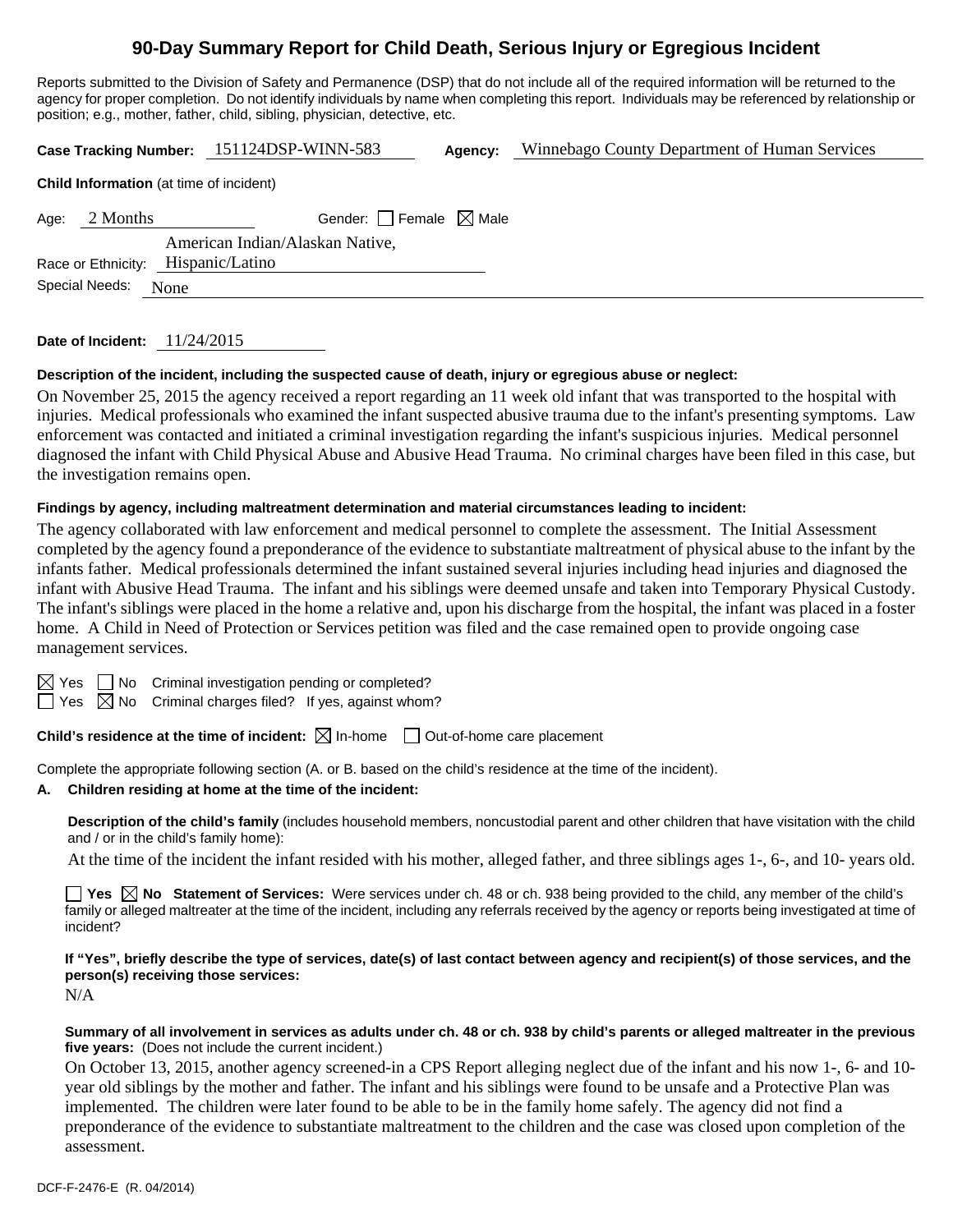**Summary of actions taken by the agency under ch. 48, including any investigation of a report or referrals to services involving the child, any member of the child's family living in this household and the child's parents and alleged maltreater.** (Does not include the current incident.)

(Note: Screened out reports listed in this section may include only the date of the report, screening decision, and if a referral to services occurred at Access. Reports that do not constitute a reasonable suspicion of maltreatment or a reason to believe that the child is threatened with harm are not required to be screened in for an initial assessment, and no further action is required by the agency.)

On October 14, 2011 the agency screened out a CPS report.

On March 29, 2012 the agency screened out a CPS report.

On May 7, 2012 the agency screened out a CPS report.

On May 7, 2012, the agency screened-in a Services Report. The agency provided the family with a referral to dental services.

On December 5, 2014 the agency screened out a CPS report.

On December 5, 2014, the agency screened-in a Services Report. The agency did not identify any services needs.

On October 13, 2015, another agency screened-in a CPS Report alleging neglect due of the infant and his now 1-, 6- and 10 year old siblings by the mother and father. The infant and his siblings were found to be unsafe and a Protective Plan was implemented. The children were later found to be able to be in the family home safely. The agency did not find a preponderance of the evidence to substantiate maltreatment to the children and the case was closed upon completion of the assessment.

## **Summary of any investigation involving the child, any member of the child's family and alleged maltreater conducted under ch. 48 and any services provided to the child and child's family since the date of the incident:**

The agency collaborated with law enforcement and medical personnel to complete the assessment. The Initial Assessment completed by the agency found a preponderance of the evidence to substantiate maltreatment of physical abuse to the infant by the infants father. Medical professionals determined the infant sustained several injuries including head injuries and diagnosed the infant with Abusive Head Trauma. The infant and his siblings were deemed unsafe and taken into Temporary Physical Custody. The infant's siblings were placed in the home a relative and, upon his discharge from the hospital, the infant was placed in a foster home. A Child in Need of Protection or Services petition was filed and the case remained open to provide ongoing case management services.

#### **B. Children residing in out-of-home care (OHC) placement at time of incident:**

# **Description of the OHC placement and basis for decision to place child there:** N/A

#### **Description of all other persons residing in the OHC placement home:** N/A

**Licensing history:** Including type of license, duration of license, summary of any violations by licensee or an employee of licensee or other actions that constitute a substantial failure to protect and promote the welfare of the child. N/A

|      | Summary of any actions taken by agency in response to the incident: (Check all that apply.) |   |                                                   |  |
|------|---------------------------------------------------------------------------------------------|---|---------------------------------------------------|--|
|      | Screening of Access report                                                                  |   | Attempted or successful reunification             |  |
| MMM  | Protective plan implemented                                                                 |   | Referral to services                              |  |
|      | Initial assessment conducted                                                                |   | Transportation assistance                         |  |
|      | Safety plan implemented                                                                     |   | Collaboration with law enforcement                |  |
|      | Temporary physical custody of child                                                         | × | Collaboration with medical professionals          |  |
| MMOI | Petitioned for court order / CHIPS (child in need of                                        |   | Supervised visitation                             |  |
|      | protection or services)                                                                     |   | Case remains open for services                    |  |
|      | Placement into foster home                                                                  |   | Case closed by agency                             |  |
| MMM  | Placement with relatives                                                                    |   | Initiated efforts to address or enhance community |  |
|      | Ongoing Services case management                                                            |   | collaboration on CA/N cases                       |  |
|      |                                                                                             |   | Other (describe): Vouchers for basic resources    |  |